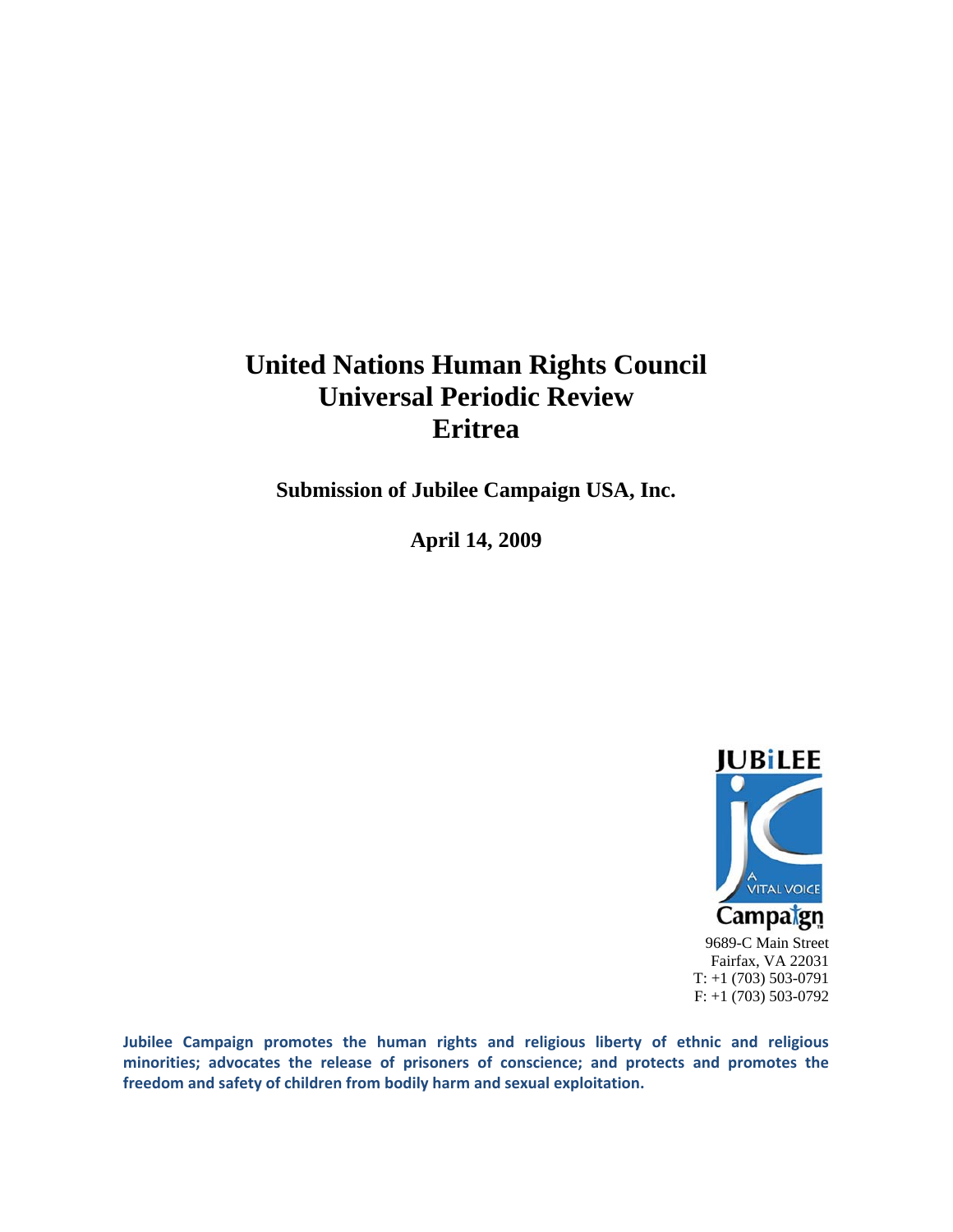## **United Nations Human Rights Council Universal Periodic Review of Member-State Eritrea**

Jubilee Campaign USA, Inc., in special consultative status with ECOSOC, submits this analysis of religious freedom and human rights in Eritrea as a contribution to the Universal Period Review of UNHRC member-state Eritrea.

## **Free Expression**

- 1. Perhaps the most oppressive and secretive governmental regime in the world, Eritrea's human rights record is severe and worsening. President Isayas Afewerki has replaced an independent nation with extreme totalitarianism. The number of refugees fleeing oppression continues to climb as the government attempts to assert authority over political, social, economic, and religious realms of society. The press is owned and run by the government. National elections have not been held by Afewerki"s regime. Human rights organizations are not allowed into the country. Few freedoms exist for Eritreans.
- 2. The State Department's 2008 World Report says the constitution, approved in 1997, has yet to be implemented and enforced in Eritrea. Without constitutional rights, citizens have no protection of their rights, including free speech, criticizing the government, and freedom of religion. While Eritrea's laws and constitution allow the freedom of speech and press, these provisions are not put into practice. Instead, those who publicly opposed the government were arrested or detained and private press was banned<sup>1</sup>. A religious organization could not publish anything without the review of the government. The press organizations AFP, Reuters, and Al-Jazeera were reportedly allowed into the country, but could not file any stories.
- 3. Those who are detained face brutal treatment. Despite the information void, Human Rights Watch has done its best to document these abuses primarily affecting the Christian and Jehovah's Witness religious groups. A proper trial often does not occur and solitary confinement or being forcibly jailed into a metal container is common. In September, 40 community leaders were detained without reason, except that they had complained about President Isayas Afewerki 's economic policies at public meetings.<sup>1</sup>

## **Religious Freedom**

 $\overline{a}$ 

4. Freedom of belief and practice are heavily restricted in practice by the government. A recent article from the Catholic Exchange reports that security forces have "used bondage, heat exposure and beatings to punish people arrested for their religious beliefs."<sup>2</sup> A Compass Direct News article from September 24, 2008, notes that more than 2,000 Christians are imprisoned for their faith in Eritrea, including a Christian from a Full Gospel Church who was arrested in 2001 whose wife last saw him in June 2007.

<sup>1</sup> 2008 Human Rights Report: Eritrea. Bureau of Democracy, Human Rights, and Labor. *U.S. Department of State* 25 February 2009. http://www.state.gov/g/drl/rls/hrrpt/2008/af/119000.htm. 2

<sup>&</sup>lt;sup>2</sup> "An Unfolding Nightmare in Eritrea". *Catholic Exchange Online*. 27 March 2009, http://catholicexchange.com/2009/03/27/117059.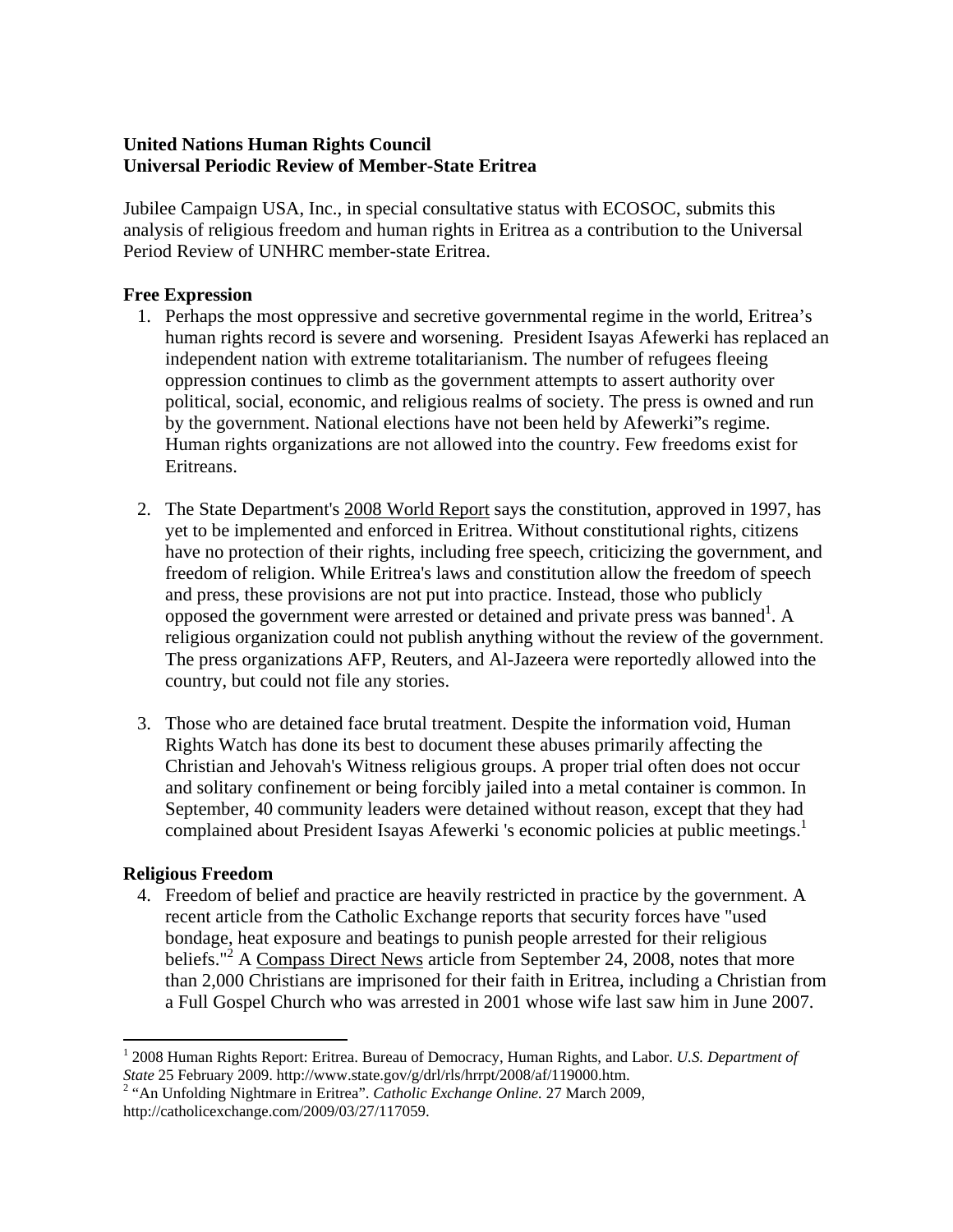She and her children were rounded up from a prayer meeting in mid-July 2008 and placed in a metal shipping container until their release last month.<sup>3</sup>

- 5. Evangelical Christians not part of the three officially recognized denominations are especially persecuted and are often forced to sign a statement denying they are Christian and face torture if they refuse. Even within the recognized Catholic denomination, about twelve priests and nuns were expelled, sometimes without warning, from Eritrea last year. The government also seized land. In October, over 1,500 Bibles from incoming military trainees were burned by government official in an effort to prove their power to control citizens.<sup>4</sup>
- 6. On the individual level, citizens were tolerant of other groups except regarding Jehovah's Witnesses and Pentecostal groups. The government officially recognizes four religious groups: the Eritrean Orthodox Church, the Evangelical Lutheran Church, Islam, and the Roman Catholic Church. No one else may hold services or conduct religious activities.
- 7. If an organization wants to register, it must apply to the government. The end goal is to provide "an explanation of the uniqueness or benefit that the group offers compared with other religious groups already present, names and personal information of religious leaders, detailed information on assets and property owned by the group, and sources of funding from abroad."<sup>5</sup> The government then chooses which applications would be best for society, but historically that has been limited to the four religious groups already established.
- 8. The un-ratified constitution contains strong provisions for religious freedom, yet government forces abuse, arrest, detain, and torture members of non-registered churches, sometimes resulting in death. The U.S. State Department's report showed evidence that security teams used extreme physical abuse and forced several to make false confessions denouncing their faith. Believers are being detained if they are not complicit, and this treatment has also lead to death or torture for many. 17 leaders of groups considered "noncompliant" were arrested in December 2008.<sup>5</sup>
- 9. Credible reports show the government has arrested more than 110 evangelical Christians. These groups also lose their property and face harassment on a regular basis. Hundreds, especially pastors and women, saw arrest, physical abuse, and torture as a commonplace for leaders or individuals the government perceives as a threat. The U.S. State Department Report documents a woman murdered in 2007 who was tortured to death because she refused to renounce her faith after being detained for more than 18 months. Jehovah's witnesses are also intensely persecuted for their refusal to engage in military service as they are a non-violent group.

 $\overline{a}$ 

<sup>&</sup>lt;sup>3</sup> "Eritrea: Christians Languish in Prison" *Compass Direct News* 24 Sept 2008, www.compassdirect.org<br><sup>4</sup> "An Unfolding Nightmara in Fritrea" *Catholia Exchange Online*, 27 March 2000 "An Unfolding Nightmare in Eritrea".*Catholic Exchange Online.* 27 March 2009,

http://catholicexchange.com/2009/03/27/117059.

<sup>5</sup> 2008 Human Rights Report: Eritrea. Bureau of Democracy, Human Rights, and Labor. *U.S. Department of State* 25 February 2009. http://www.state.gov/g/drl/rls/hrrpt/2008/af/119000.htm.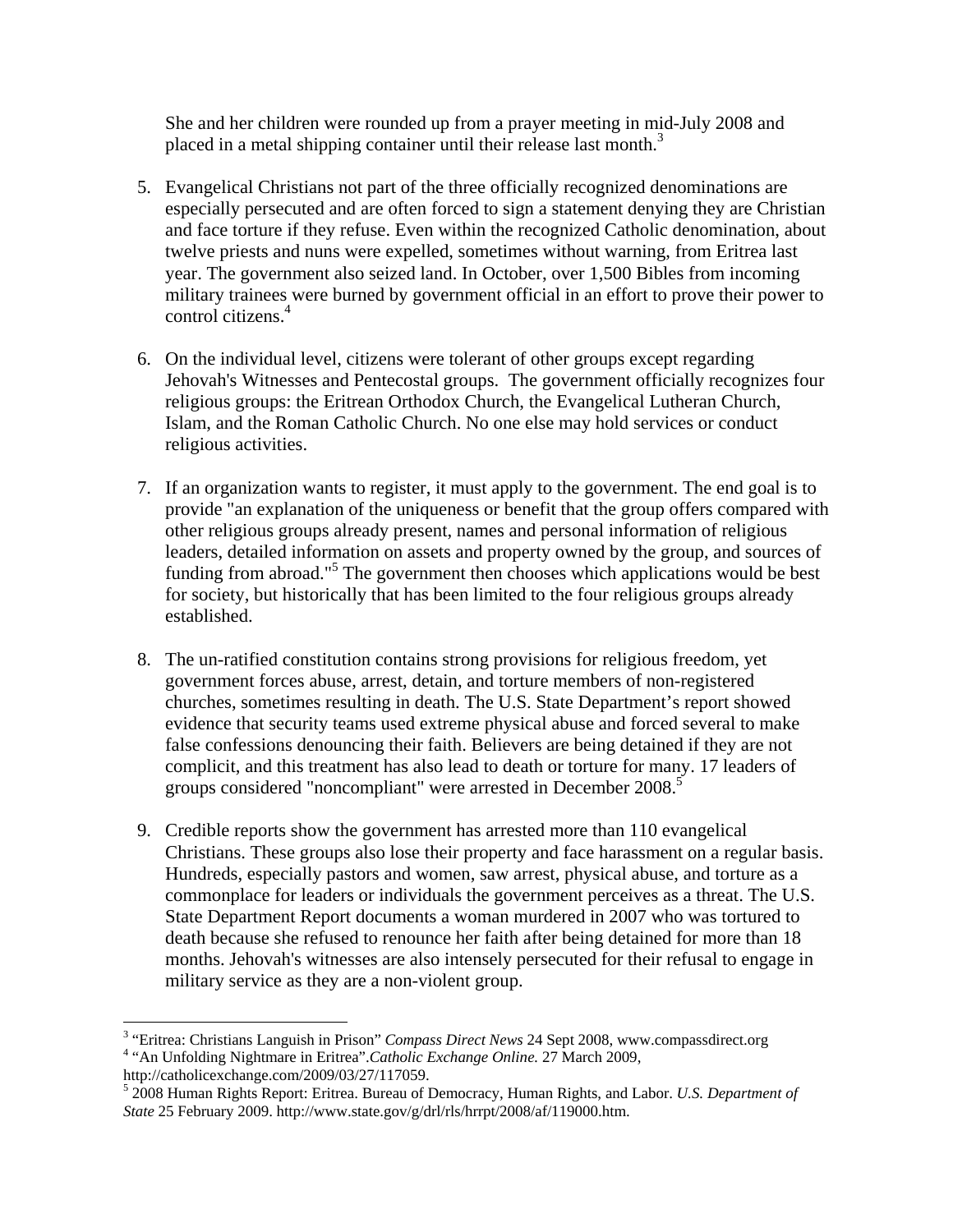- 10. The Human Rights Watch 2008 reports that Protestant sects are especially persecuted members of unregistered churches. "Over 3,000 members of unregistered churches are incarcerated" and are beaten or compelled to renounce their faiths.<sup>6</sup> Detention can last months or years or indefinitely, but even legally recognized religious groups are not spared from persecution and a controlling grip by the government. Human Rights Watch documents the arrest of an 81-year-old patriarch of the Eritrean Orthodox Church, who continues in solitary confinement since May 2007 after refusing to counter a spiritual "renewal" movement within the church. The government has also implemented control over the Roman Catholic Church by taking over church schools, health clinics, and other social service facilities, and refusing to extend permits in order to expel missionaries. The government began to take the weekly offerings of the EOC in 2006, claiming it was to provide alms for the poor.<sup>7</sup>
- 11. As recently as May, the government issued identification cards to the recognized religious groups and told those who did not receive a card to report immediately for military training. Human Rights Watch reports that under a 1995 decree, all men between ages 18 and 50, and women between 18 and 27, must serve 18 months of military service. Men serve indefinitely and male minors are being recruited at younger ages. In 2008 the World Bank estimated that 320,000 Eritreans are in the military, where severe working conditions may lead to heat strokes, malnutrition, and rape with no access to medical care.

## **Women's Rights**

12. While there were no reports of trafficking in persons because the borders to Eritrea are not porous in any way, the UN High Commissioner for Refugees released a report that violence against women is extremely prevalent in Eritrea, including domestic violence and rape. Rape inside marriage is not considered a crime. Other abuses are criminalized, but authorities often side with the offender instead of the victim. No legal penalties are imposed for domestic violence and victims of rape are encouraged to marry their rapists.<sup>8</sup>

## **Refugees**

 $\overline{a}$ 

13. Despite risking death and the "shoot-to-kill" orders for those who cross the border, Eritreans flee the country by the thousands. Two new camps were opened by the United Nations High Commissioner for Refugees because of the overcrowding of a refugee camp in northern Ethiopia in 2008. The Catholic charity Aid to the Church in Need (ACN) has new evidence of an unfolding humanitarian crisis across the Horn of Africa as people flee the country desperate for food and shelter.<sup>9</sup>

<sup>6</sup> 2009 Human Rights Watch World Report: Eritrea. 14 Jan 2009. http://www.hrw.org/world-report-2009. 7 2008 Human Rights Report: Eritrea. Bureau of Democracy, Human Rights, and Labor. *U.S. Department of State* 25 February 2009. http://www.state.gov/g/drl/rls/hrrpt/2008/af/119000.htm. 8

<sup>&</sup>lt;sup>8</sup> Refugees International, Ethiopia-Eritrea: Stalemate takes toll on Eritreans and Ethiopians of Eritrean origin, 30 May 2008, http://www.refugeesinternational.org/sites/default/files/ Ethiopia\_stateless0530.pdf.

<sup>&</sup>lt;sup>9</sup> "An Unfolding Nightmare in Eritrea". *Catholic Exchange Online*. 27 March 2009, http://catholicexchange.com/2009/03/27/117059.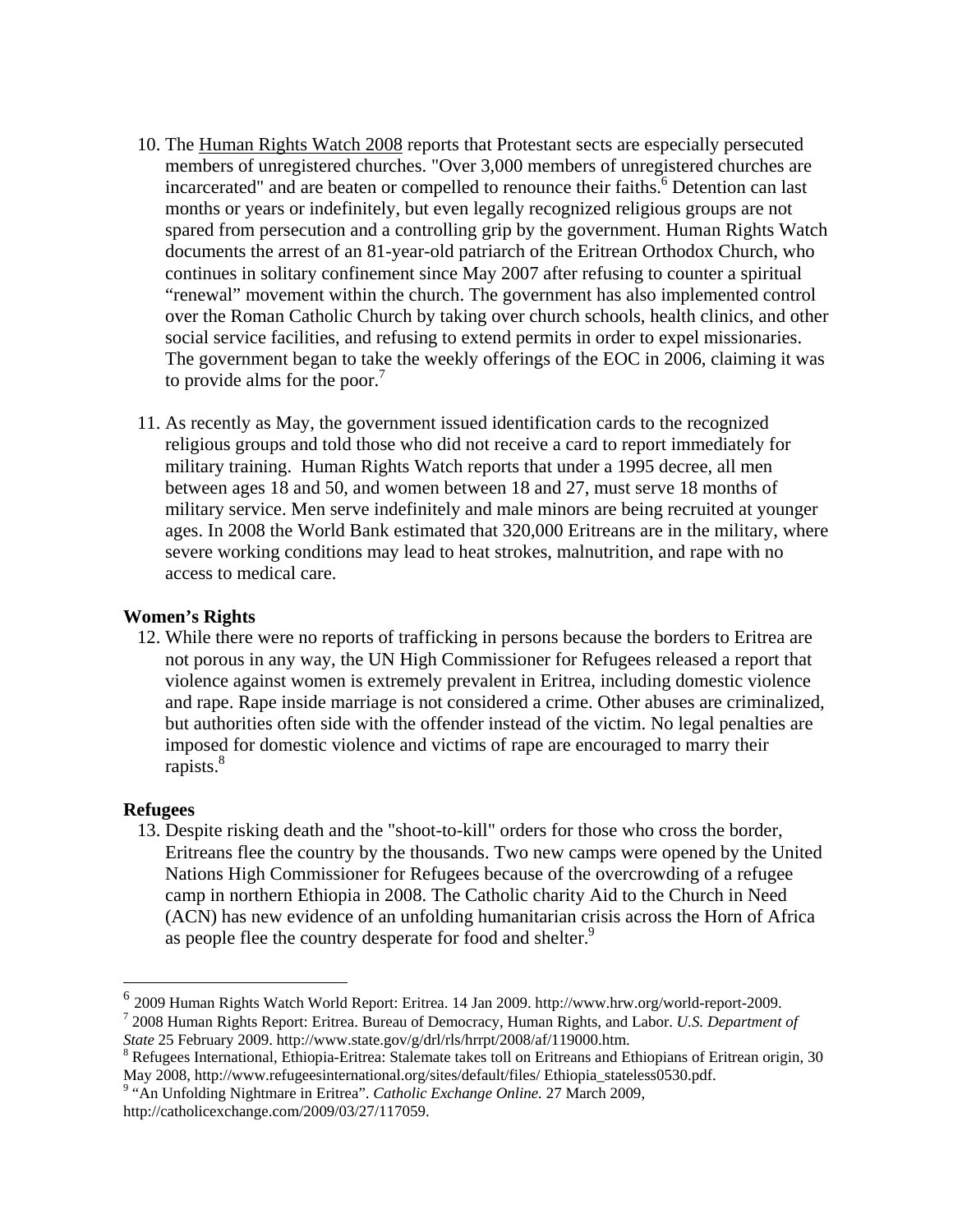- 14. Eritrean asylum-seekers flee to neighbouring Djibouti, Ethiopia and Sudan. The UNHCR reports that in 2008 alone, over 8,000 Eritreans sought asylum in Ethiopia. As of May 2008, there were approximately 18,000 Eritrean asylum-seekers and refugees in a second refugee camp in Mayani. In 2008, some 13,000 new asylum-seekers, a large number of whom were Eritrean, had been registered by UNHCR in Sudan by the end of October. Virtually all have claimed to be fleeing Eritrea because of military service and many are totally destitute. The State Department reports that over 2,500 Eritreans arrived in Israel by way of Egypt in the first nine months of 2008, where Egypt forcibly returned about 1,200 refugees to Eritrea. The women and children were ultimately released, but the repatriated men were put in jail at a notorious military camp called  $Wi'a.$ <sup>10</sup>
- 15. With such a large flow of escapees, the government exerts its control by using collective punishment to extort money. A family can be fined as much as 50,000 nakfa (\$3,000 USD) if a member has fled or avoided military service. A family that cannot pay must give up their land and is imprisoned. No law authorizes either practice.
- 16. The law and unimplemented constitution do not grant asylum or refugee status in accordance with the 1951 UN Convention relating to the Status of Refugees and its 1967 protocol. The government did not establish a separate system for providing protection to refugees, so it cannot provide legal refuge or asylum status. In practice, the government did provide some protection to some refugees from Sudan and Somalia. Reports indicated that the government provided resources to Ethiopian refugees only if the refugees joined Ethiopian opposition groups. Those who did not were harassed by government officials.

## **Relations with Neighboring Countries**

- 17. Part of the tension rests in the split between Ethiopia and Eritrea after the war. A July 2008 peacekeeping force was dissolved by the United Nations because Eritrea was prohibiting fuel from crossing the border.<sup>11</sup> Ethiopia refuses to help Eritrea in any way and the respective troops are within meters of each other at the volatile border.
- 18. In June 2008, the Eritrean military opened fire on Djibouti after the military men ignored an ultimatum to return Eritrean troops, including officers, who had deserted. 35 died and dozens were wounded according to a UN investigation. Although the UN did not receive access to Eritrea to investigate the incursions, it concluded that Eritrea was the aggressor.

#### **Recommendations**

 $\overline{a}$ 

19. Jubilee Campaign recommends that the constitution of Eritrea be ratified and implemented immediately. Eritrean citizens need to have a system of protection over their rights, and the current power has no respect for this. Neighboring countries who are

<sup>&</sup>lt;sup>10</sup> Refugees International, Ethiopia-Eritrea: Stalemate takes toll on Eritreans and Ethiopians of Eritrean origin, 30 May 2008, http://www.refugeesinternational.org/sites/default/files/ Ethiopia\_stateless0530.pdf.

 $11$  2009 Human Rights Watch World Report: Eritrea. 14 Jan 2009. http://www.hrw.org/world-report-2009.